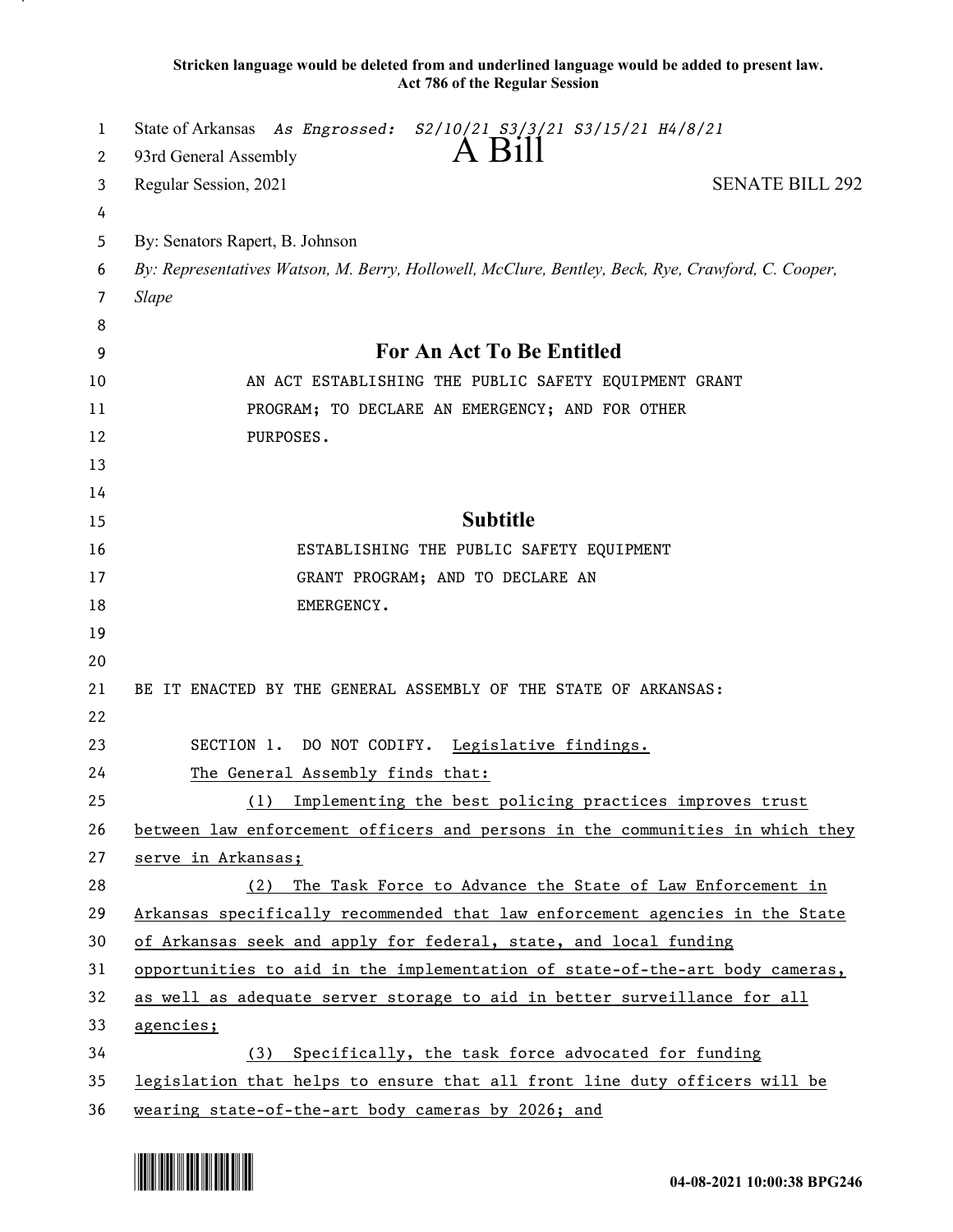As Engrossed: S2/10/21 S3/3/21 S3/15/21 H4/8/21 SB292

| $\mathbf{1}$ | Other nonlethal forms of equipment, including but not<br>(4)                 |
|--------------|------------------------------------------------------------------------------|
| 2            | limited to conducted electrical devices, rubber bullets, pepper spray, and   |
| 3            | bulletproof vests are all essential to protecting the lives of police        |
| 4            | officers and those in the community that they serve.                         |
| 5            |                                                                              |
| 6            | SECTION 2. Arkansas Code Title 12, Chapter 1, is amended to add an           |
| 7            | additional section to read as follows:                                       |
| 8            | 12-1-103. Public Safety Equipment Grant Program.                             |
| 9            | $(a)(1)$ There is created within the Department of Public Safety the         |
| 10           | Public Safety Equipment Grant Program to be administered by the Secretary of |
| 11           | the Department of Public Safety.                                             |
| 12           | The secretary may hire personnel necessary to carry out the<br>(2)           |
| 13           | duties of administering the program.                                         |
| 14           | $(3)$ (A) The secretary shall establish a grant review committee to          |
| 15           | evaluate applications and to advise on the awarding of grants under the      |
| 16           | program.                                                                     |
| 17           | (B) The grant review committee shall consist of law                          |
| 18           | enforcement officers and other interested persons as determined by the       |
| 19           | secretary.                                                                   |
| 20           | $(b)(1)$ In consultation with the grant review committee, the secretary      |
| 21           | shall award grants under the program to law enforcement agencies, detention  |
| 22           | centers, and corrections agencies for equipment that aids in improving trust |
| 23           | and relationships between law enforcement agencies, detention centers, and   |
| 24           | corrections agencies and the communities that they serve.                    |
| 25           | (2) Grants may be made for equipment, training, or accreditation             |
| 26           | including without limitation:                                                |
| 27           | Body cameras with auto-activation capabilities;<br>(A)                       |
| 28           | (B)<br>In-car cameras with auto-activation capabilities;                     |
| 29           | (C)<br>Cloud-based storage services;                                         |
| 30           | On-premises server hardware and storage to accomodate<br>(D)                 |
| 31           | on-premises installations;                                                   |
| 32           | Conducted electrical devices and related training<br>(E)                     |
| 33           | programs;                                                                    |
| 34           | Virtual reality training;<br>(F)                                             |
| 35           | (G)<br>Agency accreditation programs;                                        |
| 36           | (H)<br>Bulletproof vests;                                                    |

04-08-2021 10:00:38 BPG246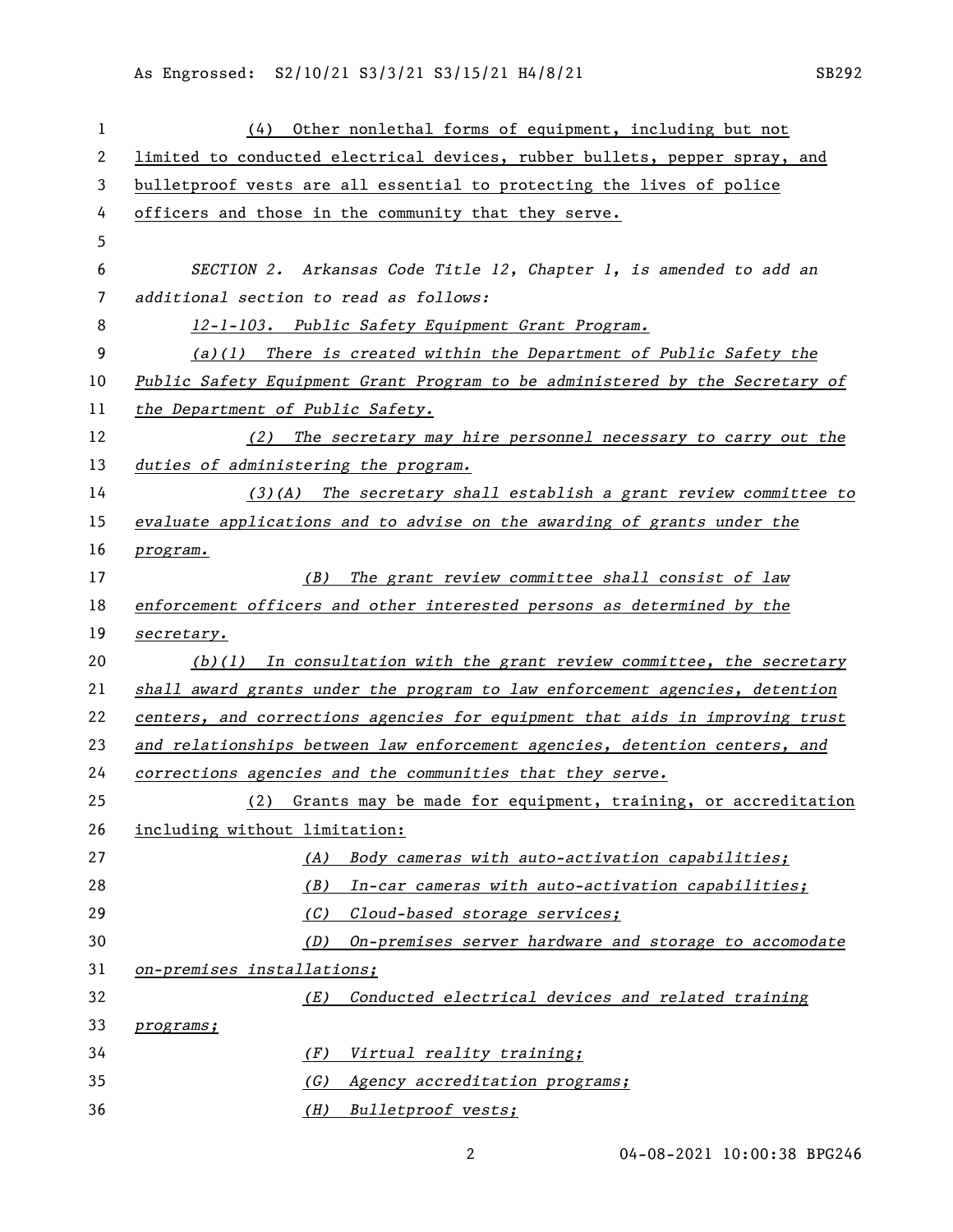*(I) Pepper spray; (J) Rubber bullets; and (K) Other equipment as deemed necessary by the secretary.* (3) As a condition for receiving a grant under this section, the secretary may require a law enforcement agency, detention center, or corrections agency to provide matching funds at a percentage to be determined by the secretary. *(4) As a part of the grant application process and in consultation with the grant review committee, the secretary may:* (A) Design procedures and criteria for awarding grants under this section; (B) Receive and review applications for grants under this section; (C) Prescribe the form, nature, and extent of the information that shall be contained in an application for a grant under this section; (D) Audit and inspect the records of grant recipients; and (E) Require reports from grant recipients. (c) On or before October 1 of each year, the secretary shall submit a report to the Governor and the cochairs of the Legislative Council providing an account of the activities and expenditures of the program during the preceding calendar year. SECTION 3. Arkansas Code Title 19, Chapter 5, Subchapter 12, is amended to add an additional section to read as follows: 19-5-1269. Public Safety Equipment Grant Program Fund. (a) There is created on the books of the Treasurer of State, the Auditor of State, and the Chief Fiscal Officer of the State a miscellaneous fund to be known as the "Public Safety Equipment Grant Program Fund". (b) The fund shall consist of: (1) General revenues authorized by law; (2) Moneys obtained from private grants or other sources that are designated to be credited to the fund; and (3) Any other revenues authorized by law. (c) The fund shall be used by the Secretary of the Department of Public Safety as provided in § 12-1-103.